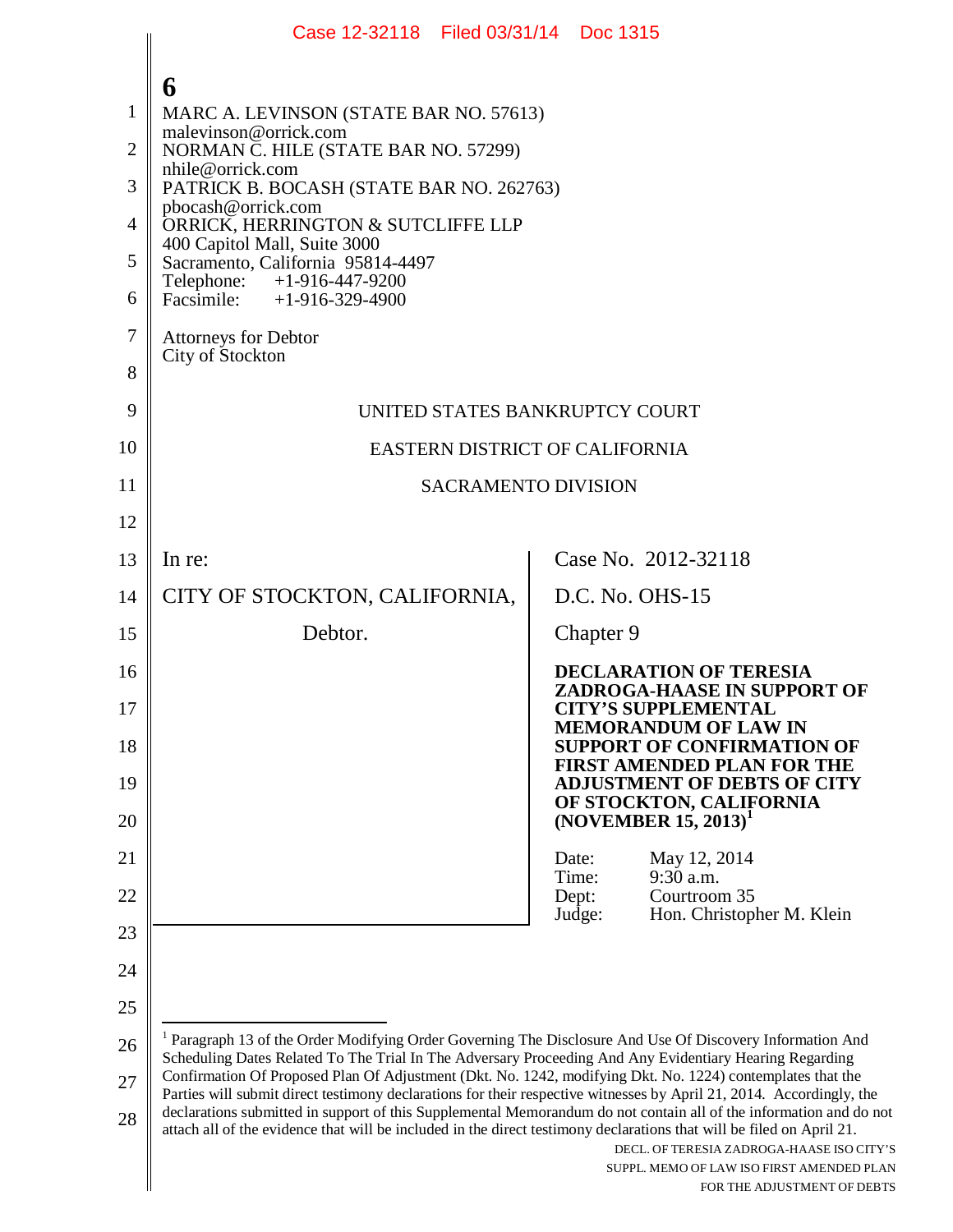# Case 12-32118 Filed 03/31/14 Doc 1315

| $\mathbf{1}$   | I, Teresia Zadroga-Haase, hereby declare:                                                                                       |  |  |  |
|----------------|---------------------------------------------------------------------------------------------------------------------------------|--|--|--|
| $\overline{2}$ | I am the Human Resources Director for the City of Stockton, California ("the<br>1.                                              |  |  |  |
| $\mathfrak{Z}$ | City" or "Stockton"). I make this declaration in support of the City's Supplemental                                             |  |  |  |
| $\overline{4}$ | Memorandum Of Law In Support Of Confirmation Of First Amended Plan For The Adjustment                                           |  |  |  |
| 5              | Of Debts Of City Of Stockton, California (November 15, 2013). In my capacity as Human                                           |  |  |  |
| 6              | Resources Director, I am responsible for administering the City's human resources, labor                                        |  |  |  |
| 7              | relations, workforce planning, equal employment, risk management, and benefits administration                                   |  |  |  |
| 8              | functions.                                                                                                                      |  |  |  |
| 9              | There are 1,101 persons with Retiree Health Benefit Claims <sup>2</sup> against the City.<br>2.                                 |  |  |  |
| 10             | These 1,101 claimants, whose Retiree Health Benefit Claims the Plan classifies in Class 12, are a                               |  |  |  |
| 11             | subset of the members of Class 15, which includes the City's over 2,100 CalPERS retirees as well                                |  |  |  |
| 12             | as current and former employees entitled to City CalPERS pension benefits. Although all 1,101                                   |  |  |  |
| 13             | Retiree Health Benefit Claimants are City CalPERS retirees, not all City CalPERS retirees are                                   |  |  |  |
| 14             | Retiree Health Benefit Claimants. A Retiree Health Benefit Claimant has two separate and                                        |  |  |  |
| 15             | distinct interests. One of these, pension benefits paid to him by the City through CalPERS, is                                  |  |  |  |
| 16             | shared with all 2,100 CalPERS retirees. The other, lifetime health benefits paid to him by the City                             |  |  |  |
| 17             | pursuant to labor agreements executed by the City, is not.                                                                      |  |  |  |
| 18             | 3.<br>Attached hereto as Exhibit A is a true and correct copy of a forecast of what the                                         |  |  |  |
| 19             | yearly cost of the City's retiree health benefit program would have been if the City had not                                    |  |  |  |
| 20             | eliminated its contribution to retiree health benefit payments. This forecast was prepared by the                               |  |  |  |
| 21             | Segal Company, the City's health insurance and other post-employment benefits actuary. As                                       |  |  |  |
| 22             | reflected in the forecast, retiree health benefit claims would have cost the City approximately                                 |  |  |  |
| 23             | \$14.9 million in fiscal year ("FY") 2012-2013. The cost in FY 2013-2014 to date would have                                     |  |  |  |
| 24             | been approximately \$11.7 million (the approximate forecasted cost for all 12 months of FY 2013-                                |  |  |  |
| 25             | 2014, \$15.6 million, prorated for the period of July 1, 2013 through March 31, 2014). The filing                               |  |  |  |
| 26             | of the bankruptcy case has enabled the City to avoid paying these amounts, meaning that the                                     |  |  |  |
| 27             |                                                                                                                                 |  |  |  |
|                | $\frac{2}{3}$ Capitalized terms used but not defined herein have the meaning ascribed to them in the First Amended Plan for the |  |  |  |

- 2 -

 $2^2$  Capitalized terms used but not defined herein have the meaning ascribed to them in the First Amended Plan for the 28  $\parallel$ Adjustment of Debts of City of Stockton, California (November 15, 2013) [Dkt. No. 1204].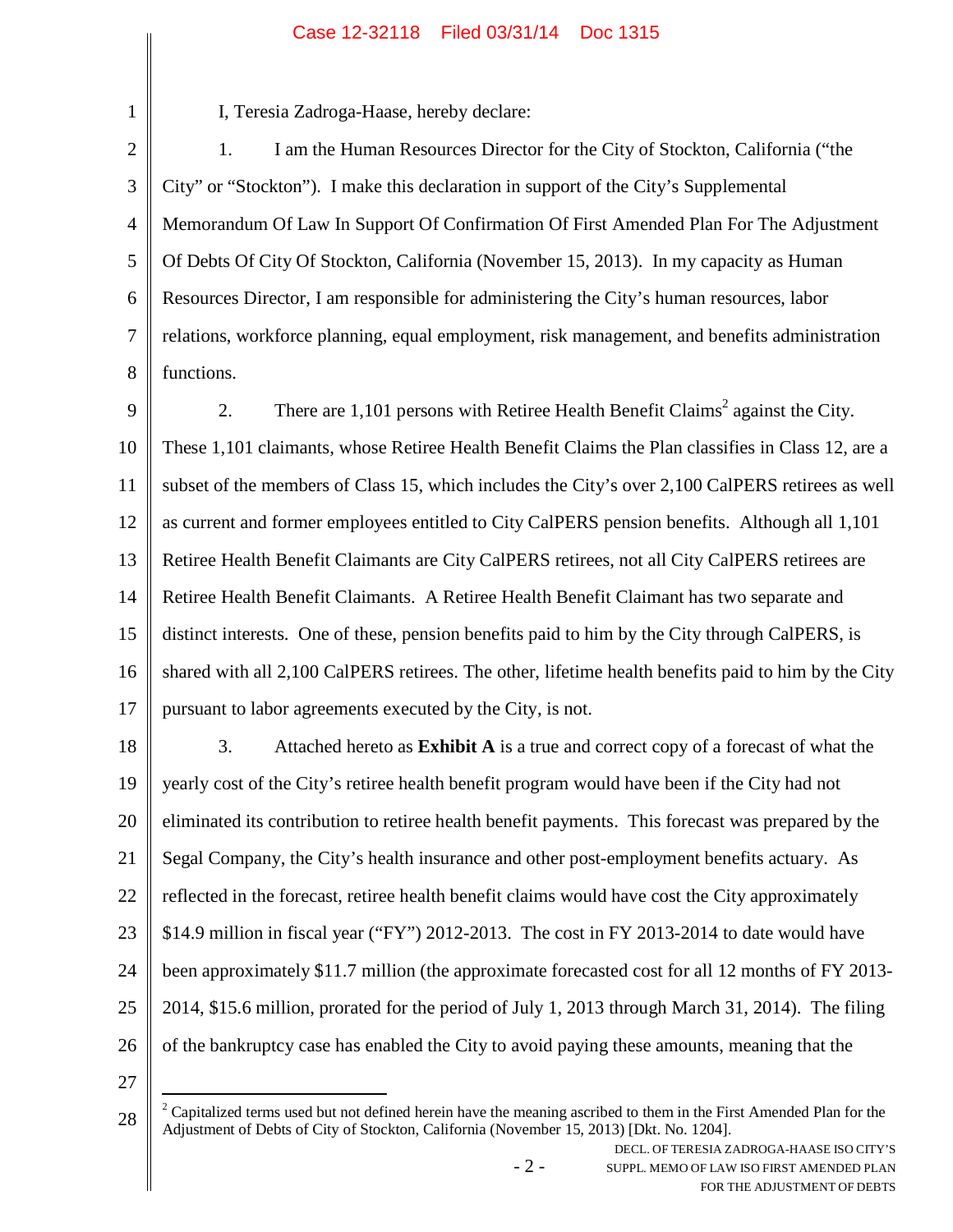### Case 12-32118 Filed 03/31/14 Doc 1315

bankruptcy has allowed the City to avoid paying approximately \$26.6 million in retiree health benefit costs to date. Because the Association of Retired Employees of the City of Stockton ("ARECOS") already has pursued legal action against the City for the breach of its retiree health benefit obligations, I believe that, were the bankruptcy case dismissed, ARECOS or some other group claiming to represent Retiree Health Benefit Claimants would sue the City for payment of the amount of the unpaid benefits to date.

 $\overline{7}$  $4.$ The Retirees Settlement is no bonanza for Retiree Health Benefit Claimants. If the 8 Plan is confirmed, each Retiree Health Benefit Claimants will receive approximately a penny for 9 each dollar of his or her Retiree Health Benefit Claim. Even with the cost reductions associated 10 with the Affordable Care Act, health insurance premiums—especially for older individuals— 11 remain expensive. For many Retiree Health Benefit Claimants, the amount they will receive 12 under the Plan will cover only a few months of premiums for a health insurance policy purchased 13 on a public exchange. For example, a Retiree Health Benefit Claimant with a claim of \$1 million 14 will receive \$10,000. The FY 2013-2014 City self-pay retiree monthly medical premium for the 15 Under 65 Modified Self-Funded plan is \$1,035.85 for the retiree only, and \$1,864.53 for the retiree plus one dependent. A settlement of \$10,000 (i.e., 1% of \$1 million) would not cover even 16 17 12 months' premium for the retiree only, and would cover less than six months' premium for the retiree plus one dependent. 18

19

22

23

24

25

26

27

28

 $\mathbf{1}$ 

 $\overline{2}$ 

3

 $\overline{4}$ 

5

6

Executed this 31st day of March 2014, at *Vta* ekton , California. I declare 20 21 under penalty of perjury under the laws of the State of California and the United States of

America that the foregoing is true and correct.

Verric Maare

OHSUSA:757245202.3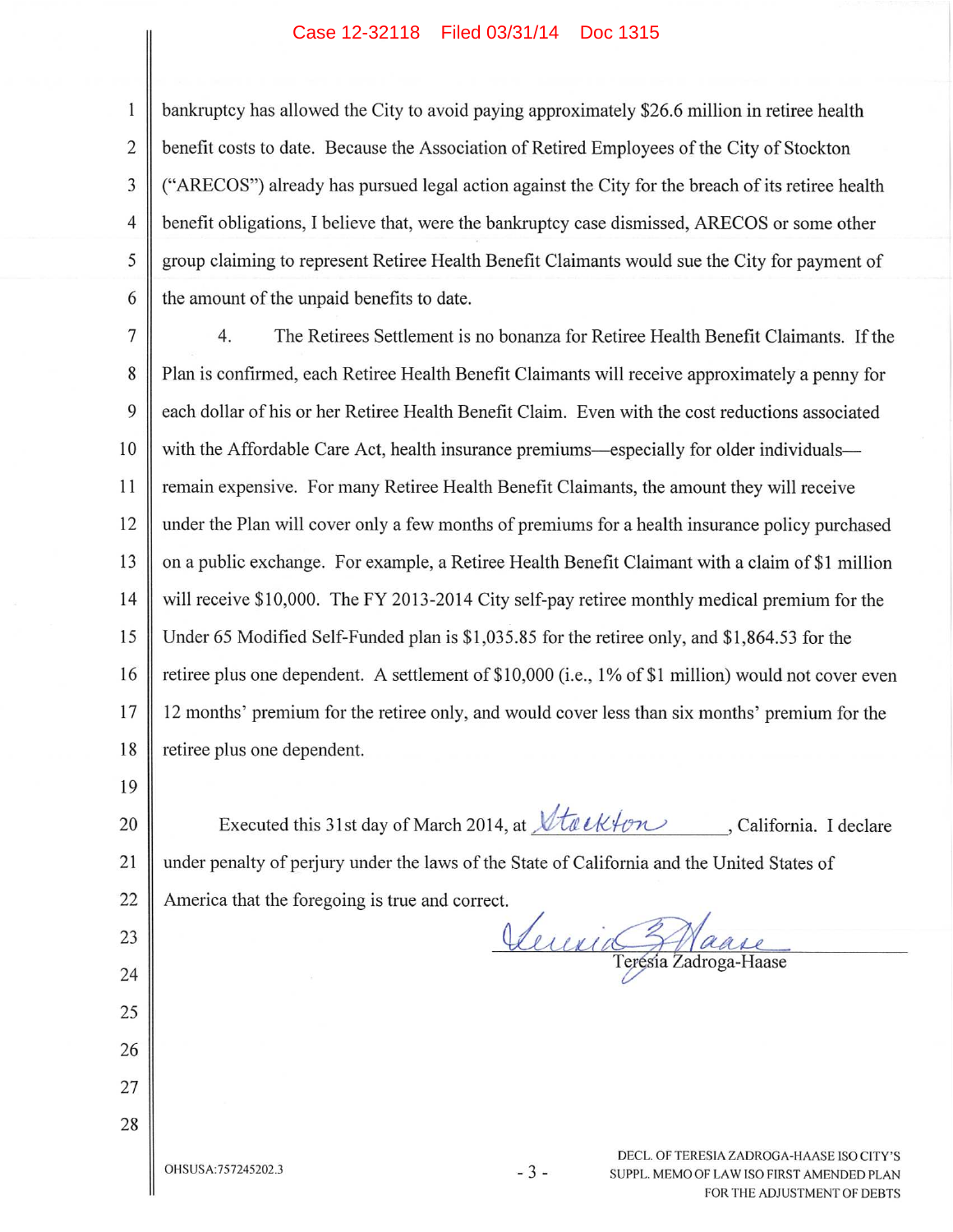# Exhibit A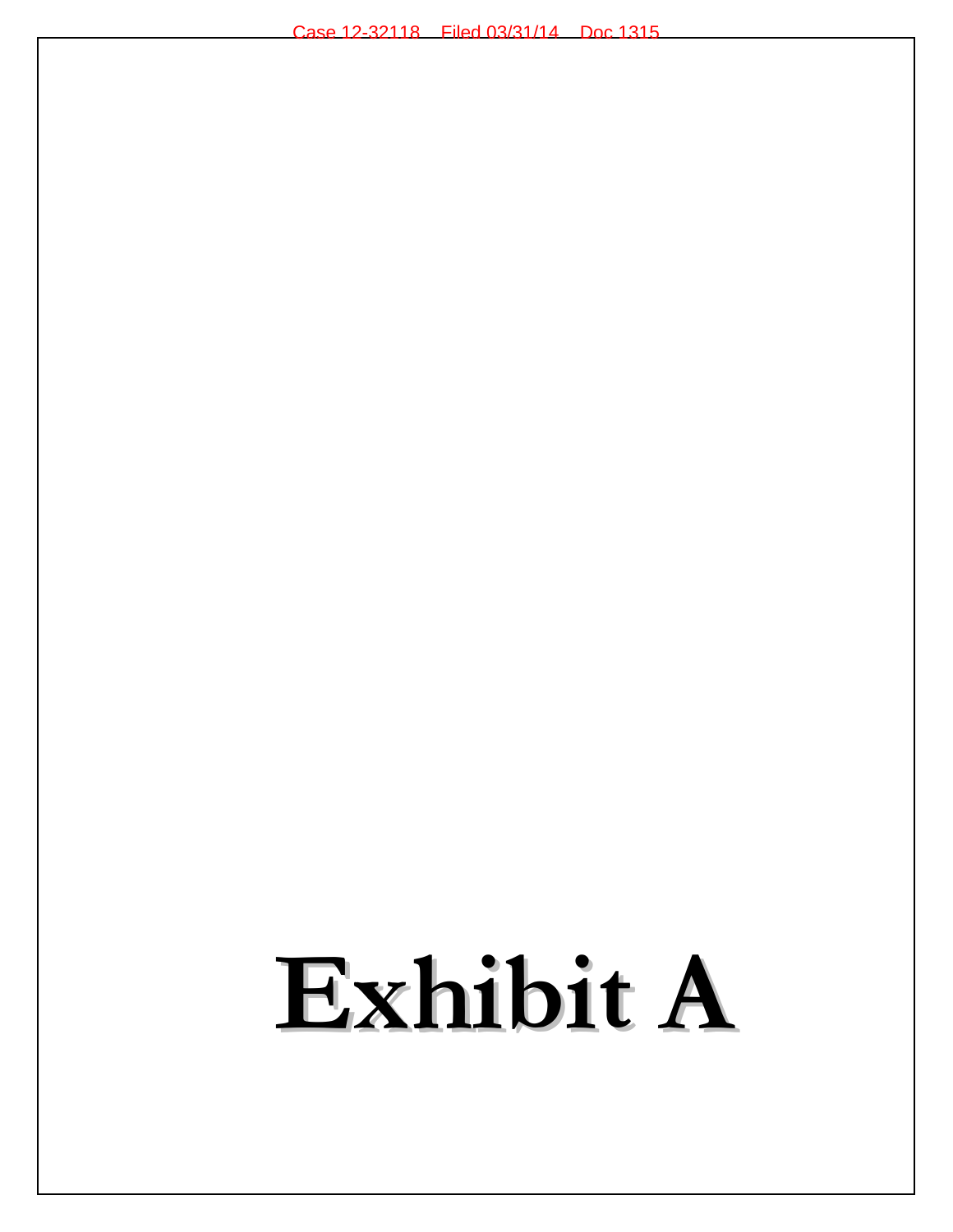## CITY OF STOCKTON BANKRUPTCY STUDY PROJECTED RETIREE HEALTH COSTS

| Year            |            | <b>Projected Costs</b>     |  |  |  |
|-----------------|------------|----------------------------|--|--|--|
| Ended           |            |                            |  |  |  |
| <b>June 30,</b> | Annual     | Cumulative                 |  |  |  |
| 2013            | 14,919,712 | 14,919,712                 |  |  |  |
| 2014            | 15,555,962 | 30,475,674                 |  |  |  |
| 2015            | 16,038,883 | 46,514,557                 |  |  |  |
| 2016            | 16,513,171 | 63,027,728                 |  |  |  |
| 2017            | 16,854,112 | 79,881,840                 |  |  |  |
| 2018            | 17,040,154 | 96,921,994                 |  |  |  |
| 2019            | 17,026,612 | 113,948,606                |  |  |  |
| 2020            | 17,041,141 | 130,989,747                |  |  |  |
| 2021            | 17,111,465 | 148,101,212                |  |  |  |
| 2022            | 16,734,478 | 164,835,690                |  |  |  |
| 2023            | 16,591,229 | 181,426,919                |  |  |  |
| 2024            | 16,255,928 | 197,682,847                |  |  |  |
| 2025            | 16,296,902 | 213,979,749                |  |  |  |
| 2026            | 16,128,568 | 230,108,317                |  |  |  |
| 2027            | 15,560,288 | 245,668,605                |  |  |  |
| 2028            | 15,312,676 | 260,981,281                |  |  |  |
| 2029            |            | 276,306,603                |  |  |  |
| 2030            | 15,325,322 |                            |  |  |  |
|                 | 15,230,484 | 291,537,087<br>306,657,910 |  |  |  |
| 2031<br>2032    | 15,120,823 |                            |  |  |  |
|                 | 14,970,506 | 321,628,416                |  |  |  |
| 2033            | 14,819,087 | 336,447,503                |  |  |  |
| 2034            | 14,556,248 | 351,003,751                |  |  |  |
| 2035            | 14,283,793 | 365,287,544                |  |  |  |
| 2036            | 13,918,697 | 379,206,241                |  |  |  |
| 2037            | 13,452,091 | 392,658,332                |  |  |  |
| 2038            | 12,904,248 | 405,562,580                |  |  |  |
| 2039            | 12,334,811 | 417,897,391                |  |  |  |
| 2040            | 11,705,505 | 429,602,896                |  |  |  |
| 2041            | 11,004,864 | 440,607,760                |  |  |  |
| 2042            | 10,300,600 | 450,908,360                |  |  |  |
| 2043            | 9,634,319  | 460,542,679                |  |  |  |
| 2044            | 8,951,554  | 469,494,233                |  |  |  |
| 2045            | 8,287,777  | 477,782,010                |  |  |  |
| 2046            | 7,609,337  | 485,391,347                |  |  |  |
| 2047            | 6,946,526  | 492,337,873                |  |  |  |
| 2048            | 6,324,907  | 498,662,780                |  |  |  |
| 2049            | 5,733,526  | 504,396,306                |  |  |  |
| 2050            | 5,166,114  | 509,562,420                |  |  |  |
| 2051            | 4,634,923  | 514,197,343                |  |  |  |
| 2052            | 4,142,114  | 518,339,457                |  |  |  |
| 2053            | 3,689,097  | 522,028,554                |  |  |  |
| 2054            | 3,275,243  | 525,303,797                |  |  |  |
| 2055            | 2,899,180  | 528,202,977                |  |  |  |
| 2056            | 2,559,343  | 530,762,320                |  |  |  |
| 2057            | 2,254,005  | 533,016,325                |  |  |  |
| 2058            | 1,979,573  | 534,995,898                |  |  |  |
| 2059            | 1,731,965  | 536,727,863                |  |  |  |